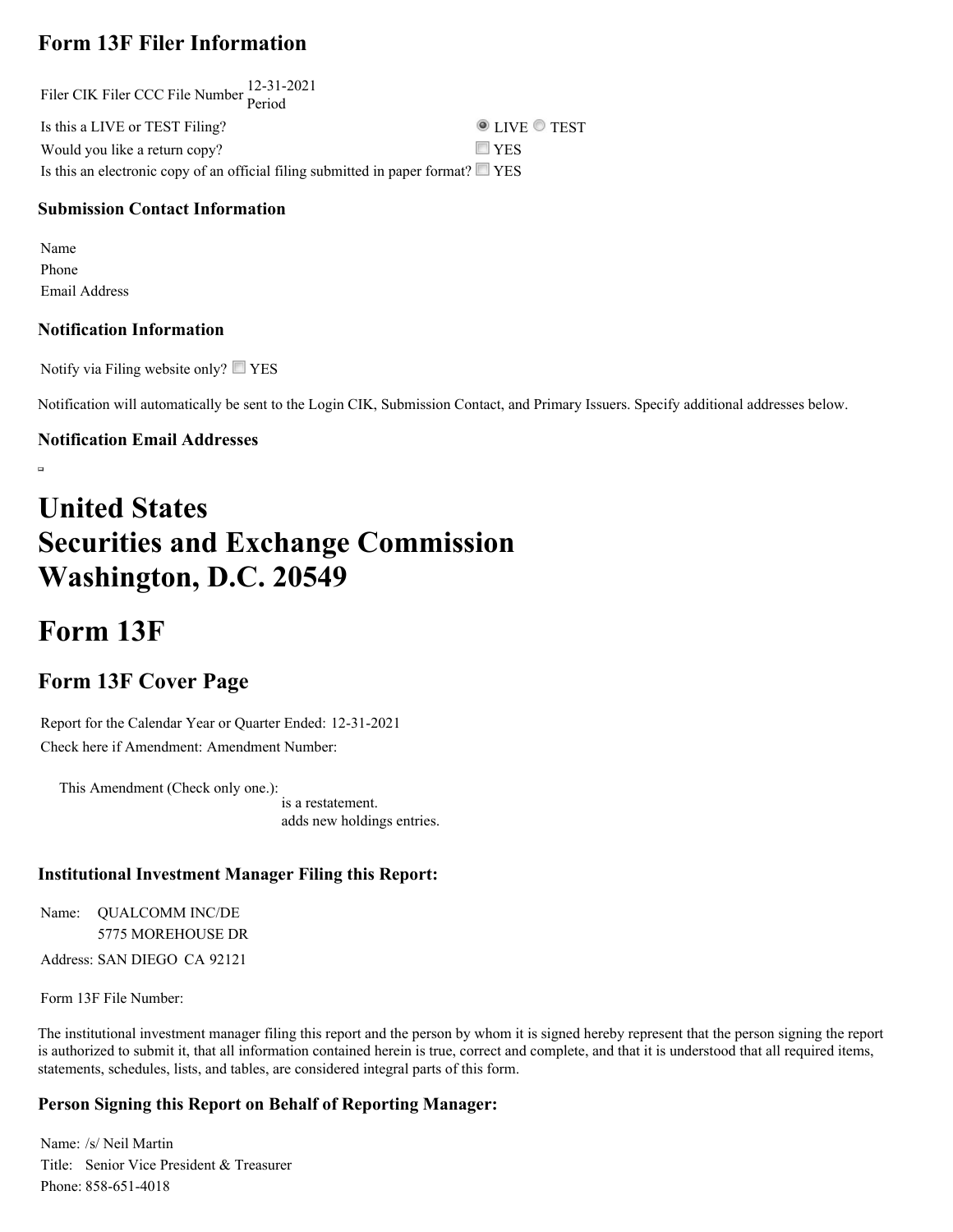#### **Signature, Place, and Date of Signing:**

/s/ Neil Martin [Signature] San Diego,CA [City, State] 02-10-2022 [Date]

#### **Report Type (Check only one.):**

13F HOLDINGS REPORT. (Check here if all holdings of this reporting manager are reported in this report.)

13F NOTICE. (Check here if no holdings reported are in this report, and all holdings are reported by other reporting manager(s).)

13F COMBINATION REPORT. (Check here if a portion of the holdings for this reporting manager are reported in this report and a portion are reported by other reporting manager(s).)

#### **List of Other Managers Reporting for this Manager**

[If there are no entries in this list, omit this section.]

Form 13F File Number Name

[Repeat as necessary.]

Do you wish to provide information pursuant to Special Instruction 5?  $\circ$  Yes  $\circ$  No

#### **Additional Information**

### **Form 13F Summary Page**

#### **Report Summary:**

Number of Other Included Managers: 1 Form 13F Information table Entry Total: 15 Form 13F Information table Value Total: 527199

(thousands)

Confidential information has been omitted from the public Form 13F report and filed separately with the Commission.

#### **List of Other Included Managers:**

Provide a numbered list of the name(s) and Form 13F number(s) of all institutional investement managers with respect to which this report is filed, other than the manager filing this report.

o. Form 13F File Number Name

Qualcomm Ventures LLC

[Repeat as necessary.]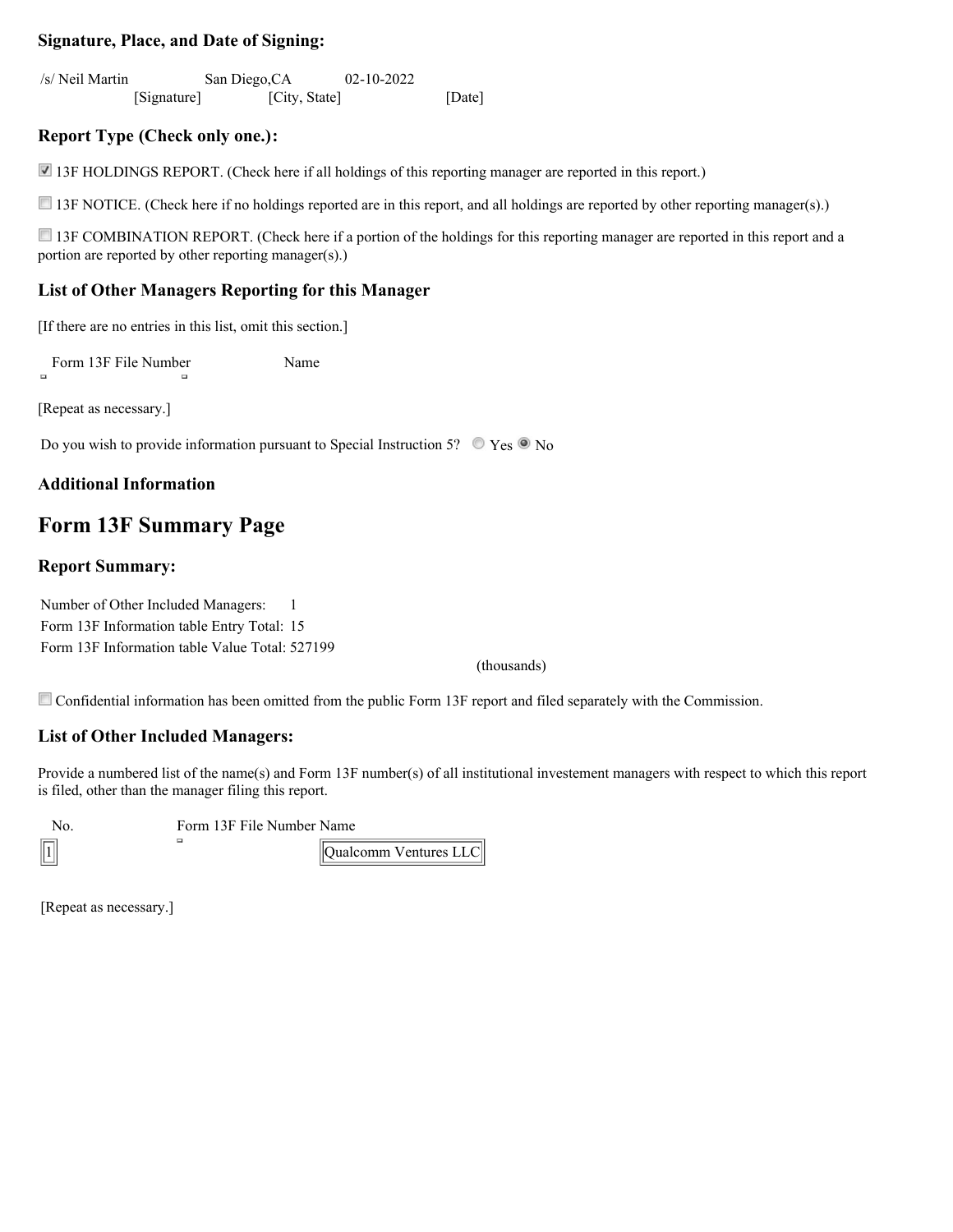## **Form 13F Filer Information**

Filer CIK Filer CCC File Number Period Is this a LIVE or TEST Filing? LIVE TEST Would you like a return copy? YES Is this an electronic copy of an official filing submitted in paper format? YES

#### **Submission Contact Information**

Name Phone Email Address

#### **Notification Information**

Notify via Filing website only? YES

Notification will automatically be sent to the Login CIK, Submission Contact, and Primary Issuers. Specify additional addresses below.

#### **Notification Email Addresses**

# **United States Securities and Exchange Commission Washington, D.C. 20549**

## **Form 13F**

## **Form 13F Cover Page**

Report for the Calendar Year or Quarter Ended: Check here if Amendment: Amendment Number:

This Amendment (Check only one.): is a restatement. adds new holdings entries.

#### **Institutional Investment Manager Filing this Report:**

Name: Address:

Form 13F File Number:

The institutional investment manager filing this report and the person by whom it is signed hereby represent that the person signing the report is authorized to submit it, that all information contained herein is true, correct and complete, and that it is understood that all required items, statements, schedules, lists, and tables, are considered integral parts of this form.

#### **Person Signing this Report on Behalf of Reporting Manager:**

Name: Title: Phone:

#### **Signature, Place, and Date of Signing:**